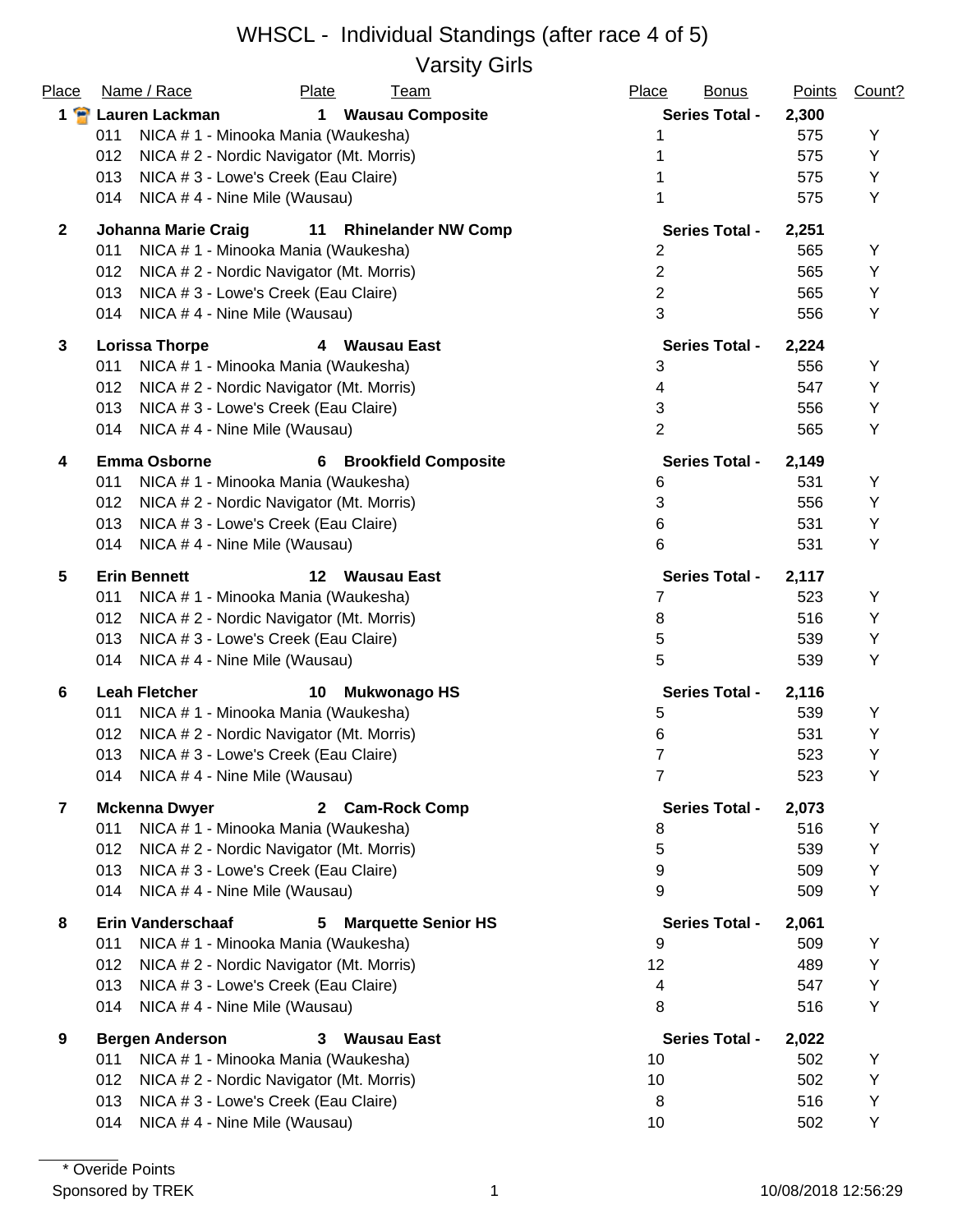# WHSCL - Individual Standings (after race 4 of 5) Varsity Girls

| Place   | Name / Race                         | Plate                                    | Team                        | Place | <b>Bonus</b>          | Points | Count? |
|---------|-------------------------------------|------------------------------------------|-----------------------------|-------|-----------------------|--------|--------|
| 10      | <b>Janneke Bannink</b>              | 8                                        | <b>Shorewood Greyhounds</b> |       | <b>Series Total -</b> | 1,969  |        |
|         | 011                                 | NICA # 1 - Minooka Mania (Waukesha)      |                             | 11    |                       | 495    | Y      |
|         | 012                                 | NICA # 2 - Nordic Navigator (Mt. Morris) |                             | 13    |                       | 483    | Y      |
|         | 013                                 | NICA # 3 - Lowe's Creek (Eau Claire)     |                             | 10    |                       | 502    | Y      |
|         | 014<br>NICA #4 - Nine Mile (Wausau) |                                          |                             | 12    |                       | 489    | Y      |
| 11      | <b>Brooklyn Waldner</b>             | Onalaska HS<br>7                         |                             |       | <b>Series Total -</b> | 1,617  |        |
|         | 011                                 | NICA # 1 - Minooka Mania (Waukesha)      |                             | 4     |                       | 547    | Y      |
|         | 012                                 | NICA # 2 - Nordic Navigator (Mt. Morris) |                             |       |                       | 523    | Y      |
|         | NICA #4 - Nine Mile (Wausau)<br>014 |                                          |                             | 4     |                       | 547    | Y      |
| $12 \,$ | Makayla Niggemann                   | 13 Central WI Comp                       |                             |       | <b>Series Total -</b> | 990    |        |
|         | 012                                 | NICA # 2 - Nordic Navigator (Mt. Morris) |                             | 11    |                       | 495    | Y      |
|         | NICA #4 - Nine Mile (Wausau)<br>014 |                                          |                             | 11    |                       | 495    | Y      |
| 13      | <b>Madelyn Anderson</b>             | 9                                        | <b>Eau Claire Mem HS</b>    |       | <b>Series Total -</b> | 509    |        |
|         | 012                                 | NICA # 2 - Nordic Navigator (Mt. Morris) |                             | 9     |                       | 509    | Υ      |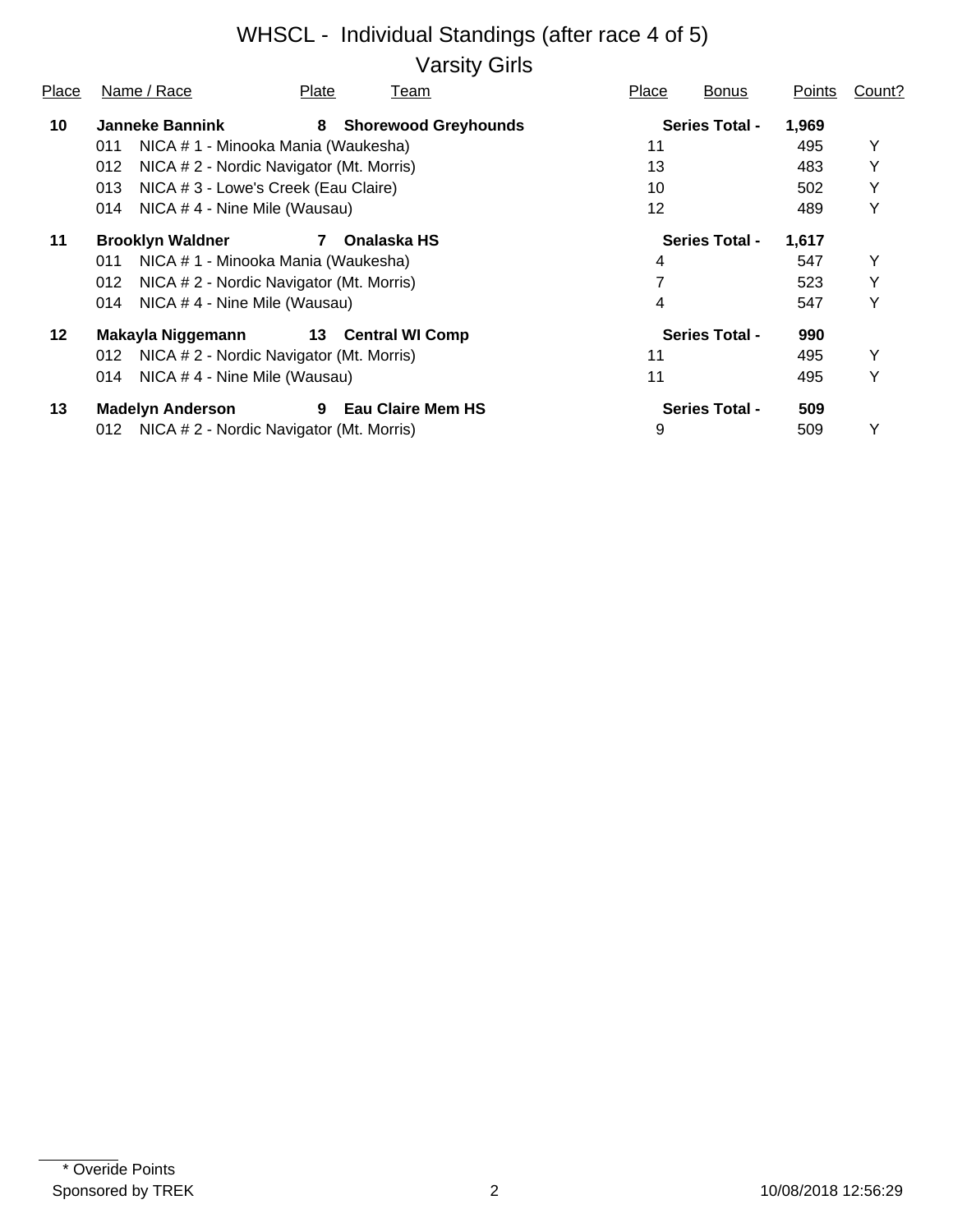## WHSCL - Individual Standings (after race 4 of 5) JV III Girls

| Place          | Name / Race<br><b>Plate</b><br><b>Team</b>              | Place<br><b>Bonus</b> | <b>Points</b> | Count? |
|----------------|---------------------------------------------------------|-----------------------|---------------|--------|
| $1$ $\bullet$  | <b>Becca Somerville</b><br>113 Fall Creek HS            | <b>Series Total -</b> | 2,160         |        |
|                | 011<br>NICA # 1 - Minooka Mania (Waukesha)              | 1                     | 540           | Υ      |
|                | 012<br>NICA # 2 - Nordic Navigator (Mt. Morris)         |                       | 540           | Υ      |
|                | 013<br>NICA # 3 - Lowe's Creek (Eau Claire)             |                       | 540           | Υ      |
|                | 014<br>NICA #4 - Nine Mile (Wausau)                     |                       | 540           | Υ      |
| $\overline{2}$ | <b>Kylie Krayer</b><br>108<br><b>Sauk Prairie HS</b>    | <b>Series Total -</b> | 2,120         |        |
|                | NICA # 1 - Minooka Mania (Waukesha)<br>011              | $\overline{2}$        | 530           | Υ      |
|                | 012<br>NICA # 2 - Nordic Navigator (Mt. Morris)         | $\overline{c}$        | 530           | Υ      |
|                | 013<br>NICA # 3 - Lowe's Creek (Eau Claire)             | $\mathbf{2}$          | 530           | Y      |
|                | NICA #4 - Nine Mile (Wausau)<br>014                     | $\overline{2}$        | 530           | Υ      |
| $\mathbf{3}$   | <b>Alexis Brooks</b><br>110 Westosha Comp               | <b>Series Total -</b> | 2,075         |        |
|                | 011<br>NICA # 1 - Minooka Mania (Waukesha)              | 4                     | 512           | Υ      |
|                | 012<br>NICA # 2 - Nordic Navigator (Mt. Morris)         | 3                     | 521           | Y      |
|                | 013<br>NICA # 3 - Lowe's Creek (Eau Claire)             | 3                     | 521           | Υ      |
|                | 014<br>NICA #4 - Nine Mile (Wausau)                     | 3                     | 521           | Υ      |
| 4              | <b>Abbey Dahlseng</b><br>116<br>SPASH                   | <b>Series Total -</b> | 2,032         |        |
|                | 011<br>NICA # 1 - Minooka Mania (Waukesha)              | 5                     | 504           | Y      |
|                | 012<br>NICA # 2 - Nordic Navigator (Mt. Morris)         | 5                     | 504           | Y      |
|                | 013<br>NICA # 3 - Lowe's Creek (Eau Claire)             | 4                     | 512           | Υ      |
|                | 014<br>NICA #4 - Nine Mile (Wausau)                     | 4                     | 512           | Υ      |
| 5              | <b>Alexis Pyrchalla</b><br>120<br><b>Rhinelander HS</b> | <b>Series Total -</b> | 1,962         |        |
|                | NICA # 1 - Minooka Mania (Waukesha)<br>011              | 9                     | 474           | Υ      |
|                | 012<br>NICA # 2 - Nordic Navigator (Mt. Morris)         | 6                     | 496           | Υ      |
|                | 013<br>NICA # 3 - Lowe's Creek (Eau Claire)             | 6                     | 496           | Y      |
|                | 014<br>NICA #4 - Nine Mile (Wausau)                     | 6                     | 496           | Υ      |
| 6              | <b>Natalie Emerson</b><br>109<br><b>SPASH</b>           | <b>Series Total -</b> | 1,938         |        |
|                | NICA # 1 - Minooka Mania (Waukesha)<br>011              | 7                     | 488           | Y      |
|                | 012<br>NICA # 2 - Nordic Navigator (Mt. Morris)         | 8                     | 481           | Υ      |
|                | NICA # 3 - Lowe's Creek (Eau Claire)<br>013             | $\overline{7}$        | 488           | Y      |
|                | 014 NICA #4 - Nine Mile (Wausau)                        | 8                     | 481           | Y      |
| $\overline{7}$ | <b>Emma Hjelle</b><br>122 Rhinelander HS                | <b>Series Total -</b> | 1,917         |        |
|                | 011<br>NICA # 1 - Minooka Mania (Waukesha)              | 8                     | 481           | Υ      |
|                | 012<br>NICA # 2 - Nordic Navigator (Mt. Morris)         | 7                     | 488           | Υ      |
|                | 013<br>NICA # 3 - Lowe's Creek (Eau Claire)             | 11                    | 460           | Υ      |
|                | NICA #4 - Nine Mile (Wausau)<br>014                     | $\overline{7}$        | 488           | Υ      |
| 8              | <b>Josalin Kumm</b><br>115<br><b>Central WI Comp</b>    | <b>Series Total -</b> | 1,905         |        |
|                | 011<br>NICA # 1 - Minooka Mania (Waukesha)              | 11                    | 460           | Υ      |
|                | 012<br>NICA # 2 - Nordic Navigator (Mt. Morris)         | 9                     | 474           | Υ      |
|                | 013<br>NICA # 3 - Lowe's Creek (Eau Claire)             | 10                    | 467           | Υ      |
|                | 014<br>NICA #4 - Nine Mile (Wausau)                     | 5                     | 504           | Υ      |
| 9              | <b>Ava Shively</b><br><b>LaCrosse Central HS</b><br>106 | <b>Series Total -</b> | 1,882         |        |
|                | 011<br>NICA # 1 - Minooka Mania (Waukesha)              | 10                    | 467           | Υ      |
|                | 012<br>NICA # 2 - Nordic Navigator (Mt. Morris)         | 10                    | 467           | Υ      |
|                | 013<br>NICA # 3 - Lowe's Creek (Eau Claire)             | 8                     | 481           | Υ      |
|                | NICA #4 - Nine Mile (Wausau)<br>014                     | 10                    | 467           | Υ      |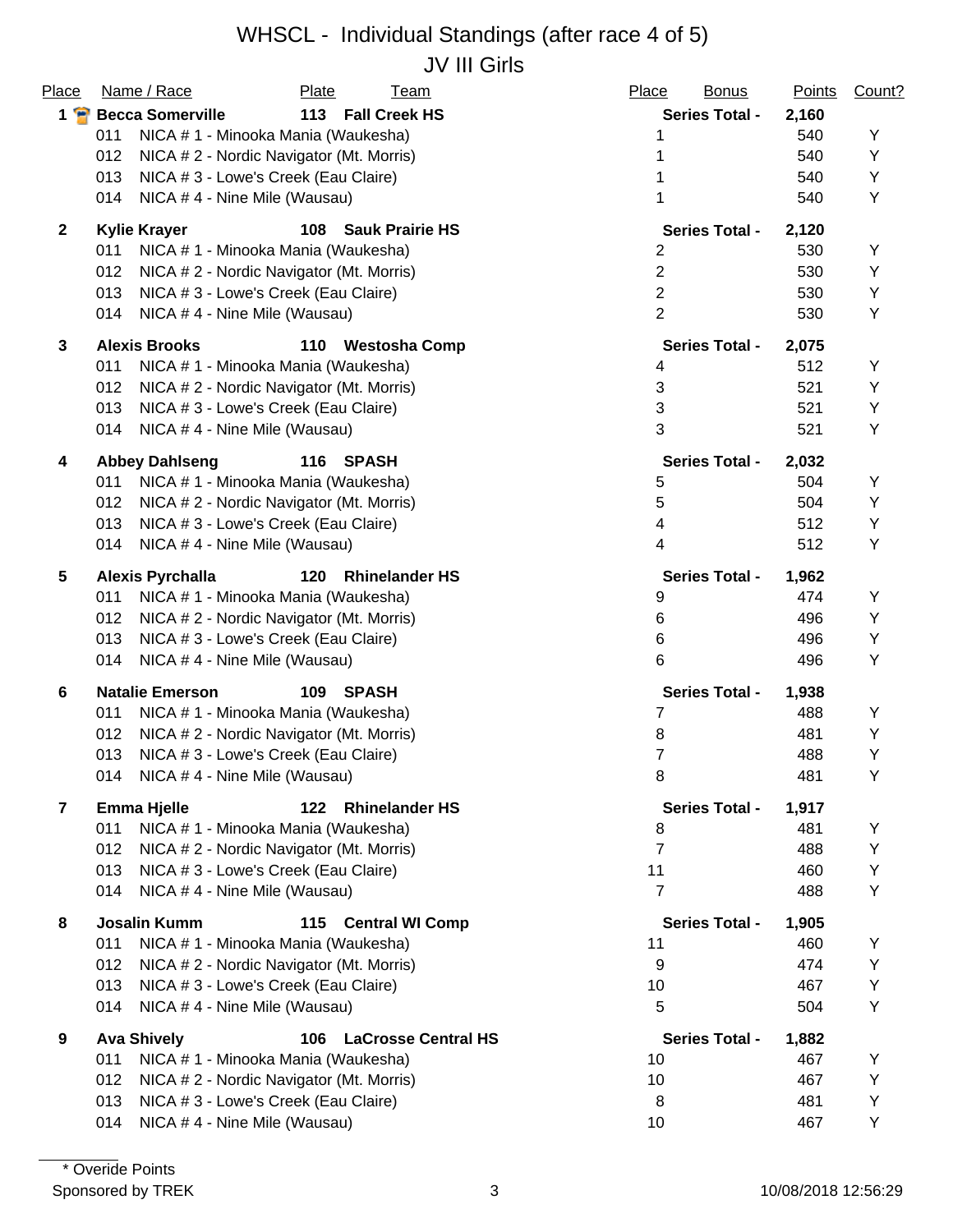## WHSCL - Individual Standings (after race 4 of 5) JV III Girls

| Place   | Name / Race                                     | Plate | <u>Team</u>                | Place | <b>Bonus</b>          | Points | Count? |
|---------|-------------------------------------------------|-------|----------------------------|-------|-----------------------|--------|--------|
| 10      | Mia Scarlato                                    | 117   | <b>Westosha Comp NPier</b> |       | <b>Series Total -</b> | 1,836  |        |
|         | 011<br>NICA # 1 - Minooka Mania (Waukesha)      |       |                            | 13    |                       | 448    | Y      |
|         | 012<br>NICA # 2 - Nordic Navigator (Mt. Morris) |       |                            | 12    |                       | 454    | Υ      |
|         | NICA # 3 - Lowe's Creek (Eau Claire)<br>013     |       |                            | 9     |                       | 474    | Υ      |
|         | 014<br>NICA #4 - Nine Mile (Wausau)             |       |                            | 11    |                       | 460    | Υ      |
| 11      | <b>Avery Luebke</b>                             | $112$ | <b>Holmen HS</b>           |       | <b>Series Total -</b> | 1,810  |        |
|         | 011<br>NICA #1 - Minooka Mania (Waukesha)       |       |                            | 12    |                       | 454    | Y      |
|         | NICA # 2 - Nordic Navigator (Mt. Morris)<br>012 |       |                            | 13    |                       | 448    | Υ      |
|         | NICA # 3 - Lowe's Creek (Eau Claire)<br>013     |       |                            | 12    |                       | 454    | Υ      |
|         | NICA #4 - Nine Mile (Wausau)<br>014             |       |                            | 12    |                       | 454    | Υ      |
| $12 \,$ | <b>Jacey Johnson</b>                            | 111   | <b>Marquette Senior HS</b> |       | <b>Series Total -</b> | 1,485  |        |
|         | NICA # 1 - Minooka Mania (Waukesha)<br>011      |       |                            | 3     |                       | 521    | Y      |
|         | NICA # 2 - Nordic Navigator (Mt. Morris)<br>012 |       |                            | 11    |                       | 460    | Υ      |
|         | 013<br>NICA # 3 - Lowe's Creek (Eau Claire)     |       |                            | 5     |                       | 504    | Υ      |
| 13      | <b>Nia Gengler</b>                              | 103   | <b>Independent Racers</b>  |       | <b>Series Total -</b> | 1,482  |        |
|         | NICA # 1 - Minooka Mania (Waukesha)<br>011      |       |                            | 6     |                       | 496    | Y      |
|         | NICA # 2 - Nordic Navigator (Mt. Morris)<br>012 |       |                            | 4     |                       | 512    | Υ      |
|         | NICA #4 - Nine Mile (Wausau)<br>014             |       |                            | 9     |                       | 474    | Υ      |
| 14      | <b>Diana Flores</b>                             | 121   | <b>MKE MTB Composite</b>   |       | <b>Series Total -</b> | 1,326  |        |
|         | NICA # 1 - Minooka Mania (Waukesha)<br>011      |       |                            | 14    |                       | 442    | Υ      |
|         | NICA # 2 - Nordic Navigator (Mt. Morris)<br>012 |       |                            | 14    |                       | 442    | Υ      |
|         | NICA # 3 - Lowe's Creek (Eau Claire)<br>013     |       |                            | 14    |                       | 442    | Υ      |
| 15      | Jennifer Kubowski                               |       | 114 Central WI Comp        |       | <b>Series Total -</b> | 896    |        |
|         | NICA # 3 - Lowe's Creek (Eau Claire)<br>013     |       |                            | 13    |                       | 448    | Υ      |
|         | NICA #4 - Nine Mile (Wausau)<br>014             |       |                            | 13    |                       | 448    | Υ      |
| 16      | <b>Sarah Vielhaber</b>                          | 123   | <b>La Crosse Composite</b> |       | <b>Series Total -</b> | 436    |        |
|         | NICA #1 - Minooka Mania (Waukesha)<br>011       |       |                            | 15    |                       | 436    | Υ      |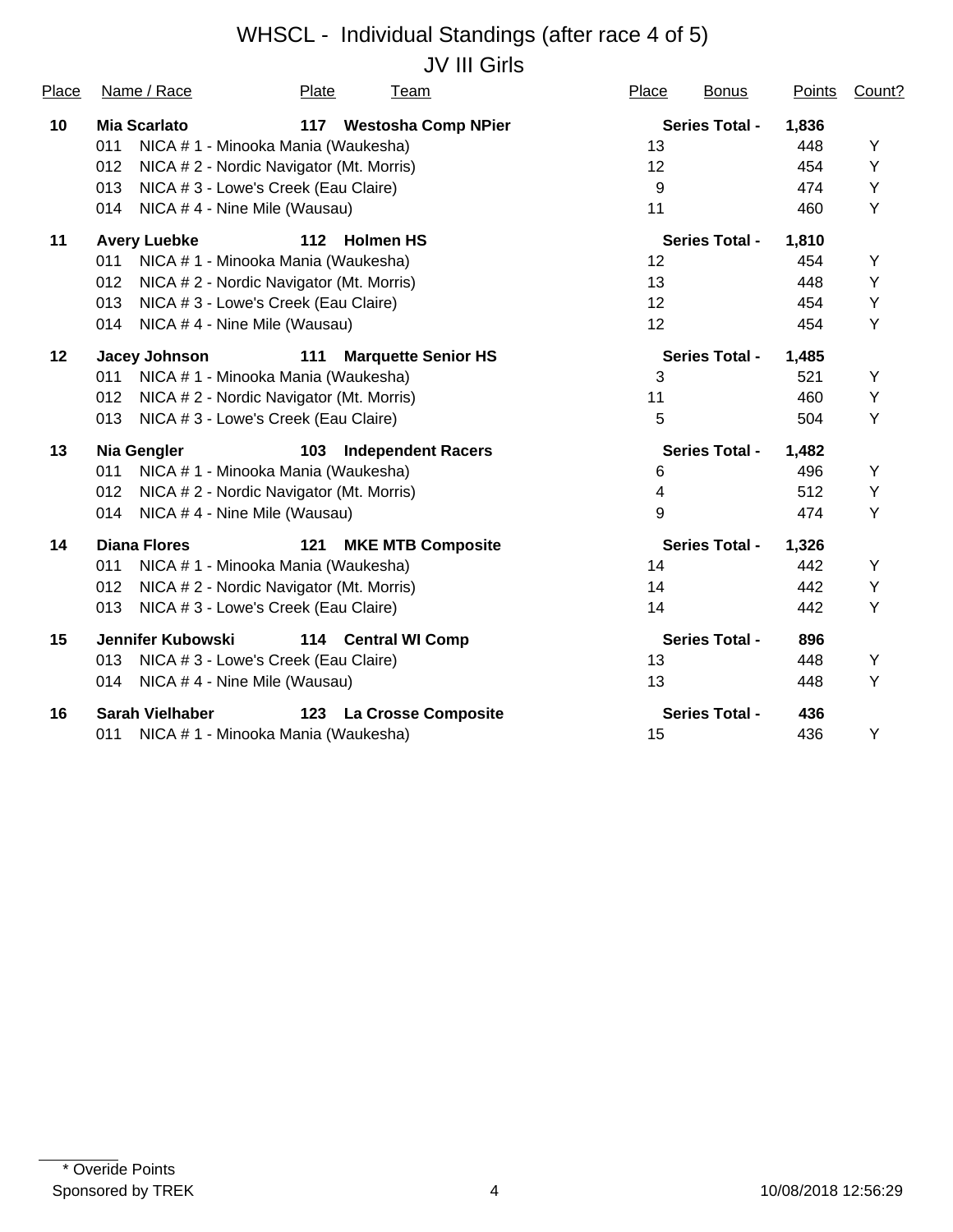## WHSCL - Individual Standings (after race 4 of 5) JV II Girls

| Place          | Name / Race<br>Plate<br><b>Team</b>                      | Place<br><b>Bonus</b>     | <b>Points</b> | Count? |
|----------------|----------------------------------------------------------|---------------------------|---------------|--------|
| $1$ $\bullet$  | <b>Ethel Karinen</b><br>422 906 Adventure Comp           | <b>Series Total -</b>     | 2,000         |        |
|                | 011<br>NICA # 1 - Minooka Mania (Waukesha)               |                           | 500           | Υ      |
|                | 012<br>NICA # 2 - Nordic Navigator (Mt. Morris)          |                           | 500           | Y      |
|                | 013<br>NICA # 3 - Lowe's Creek (Eau Claire)              |                           | 500           | Υ      |
|                | 014<br>NICA #4 - Nine Mile (Wausau)                      |                           | 500           | Υ      |
| $\overline{2}$ | <b>Paula Urban</b><br><b>Westosha Comp IL</b><br>407     | <b>Series Total -</b>     | 1,942         |        |
|                | NICA # 1 - Minooka Mania (Waukesha)<br>011               | 2                         | 490           | Υ      |
|                | 012<br>NICA # 2 - Nordic Navigator (Mt. Morris)          | $\overline{2}$            | 490           | Υ      |
|                | 013<br>NICA # 3 - Lowe's Creek (Eau Claire)              | $\mathbf{2}$              | 490           | Υ      |
|                | NICA #4 - Nine Mile (Wausau)<br>014                      | 4                         | 472           | Υ      |
| $\mathbf{3}$   | <b>Megan Seiler</b><br><b>Mukwonago HS</b><br>403        | <b>Series Total -</b>     | 1,924         |        |
|                | 011<br>NICA # 1 - Minooka Mania (Waukesha)               | 3                         | 481           | Y      |
|                | 012<br>NICA # 2 - Nordic Navigator (Mt. Morris)          | $\ensuremath{\mathsf{3}}$ | 481           | Υ      |
|                | 013<br>NICA # 3 - Lowe's Creek (Eau Claire)              | $\sqrt{3}$                | 481           | Υ      |
|                | 014<br>NICA #4 - Nine Mile (Wausau)                      | 3                         | 481           | Υ      |
| 4              | <b>Grace Dorsey</b><br>421<br><b>Rhinelander NW Comp</b> | <b>Series Total -</b>     | 1,832         |        |
|                | 011<br>NICA # 1 - Minooka Mania (Waukesha)               | 7                         | 448           | Υ      |
|                | 012<br>NICA # 2 - Nordic Navigator (Mt. Morris)          | 7                         | 448           | Υ      |
|                | 013<br>NICA # 3 - Lowe's Creek (Eau Claire)              | 4                         | 472           | Υ      |
|                | 014<br>NICA #4 - Nine Mile (Wausau)                      | 5                         | 464           | Υ      |
| 5              | <b>Gwyneth Lowry</b><br>413 Rhinelander HS               | <b>Series Total -</b>     | 1,781         |        |
|                | NICA # 1 - Minooka Mania (Waukesha)<br>011               | 8                         | 441           | Y      |
|                | 012<br>NICA # 2 - Nordic Navigator (Mt. Morris)          | 4                         | 472           | Y      |
|                | 013<br>NICA # 3 - Lowe's Creek (Eau Claire)              | 10                        | 427           | Υ      |
|                | 014<br>NICA #4 - Nine Mile (Wausau)                      | 8                         | 441           | Υ      |
| 6              | Lexi Jorgensen<br><b>Mukwonago HS</b><br>420             | <b>Series Total -</b>     | 1,745         |        |
|                | NICA # 1 - Minooka Mania (Waukesha)<br>011               | 12                        | 414           | Υ      |
|                | 012<br>NICA # 2 - Nordic Navigator (Mt. Morris)          | 8                         | 441           | Υ      |
|                | 013<br>NICA # 3 - Lowe's Creek (Eau Claire)              | 6                         | 456           | Υ      |
|                | 014 NICA #4 - Nine Mile (Wausau)                         | 9                         | 434           | Y      |
| $\overline{7}$ | <b>Katelyn Vaskovsky</b><br>426 Westosha Comp IL         | <b>Series Total -</b>     | 1,715         |        |
|                | NICA # 1 - Minooka Mania (Waukesha)<br>011               | 11                        | 420           | Υ      |
|                | 012<br>NICA # 2 - Nordic Navigator (Mt. Morris)          | 9                         | 434           | Y      |
|                | 013<br>NICA # 3 - Lowe's Creek (Eau Claire)              | 9                         | 434           | Υ      |
|                | 014<br>NICA #4 - Nine Mile (Wausau)                      | 10                        | 427           | Υ      |
| 8              | Zoe Neudorfer<br><b>Shorewood Greyhounds</b><br>414      | <b>Series Total -</b>     | 1,410         |        |
|                | NICA # 2 - Nordic Navigator (Mt. Morris)<br>012          | 6                         | 456           | Y      |
|                | 013<br>NICA # 3 - Lowe's Creek (Eau Claire)              | 5                         | 464           | Υ      |
|                | NICA #4 - Nine Mile (Wausau)<br>014                      | $\overline{2}$            | 490           | Υ      |
| 9              | <b>Abby Gowan</b><br><b>Cambridge HS</b><br>406          | <b>Series Total -</b>     | 1,376         |        |
|                | NICA # 1 - Minooka Mania (Waukesha)<br>011               | 6                         | 456           | Y      |
|                | 012<br>NICA # 2 - Nordic Navigator (Mt. Morris)          | 5                         | 464           | Υ      |
|                | NICA #4 - Nine Mile (Wausau)<br>014                      | 6                         | 456           | Υ      |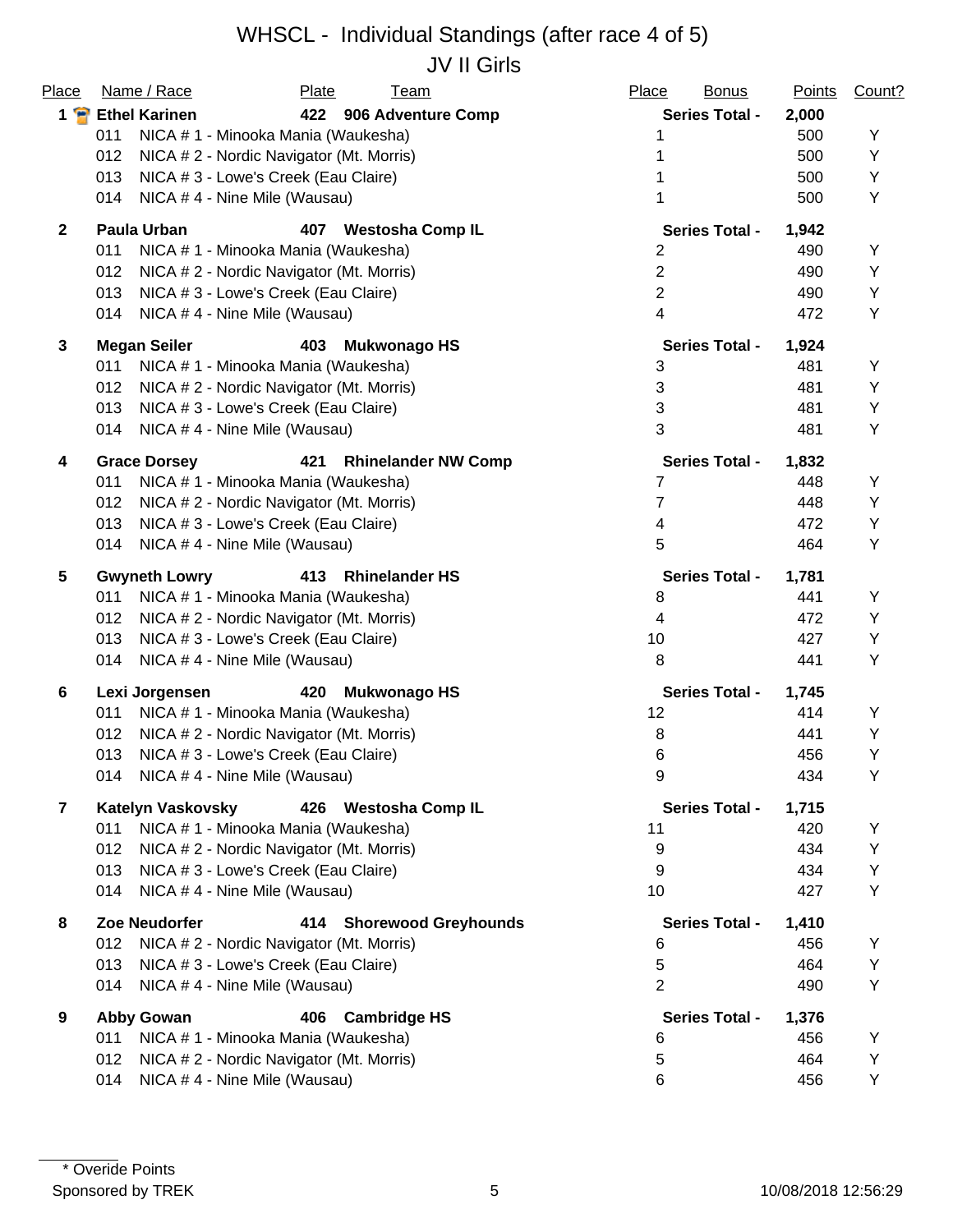#### WHSCL - Individual Standings (after race 4 of 5) JV II Girls

| Place   | Name / Race                                     | <b>Plate</b><br>Team              | Place<br><b>Bonus</b>    | <b>Points</b> | Count? |
|---------|-------------------------------------------------|-----------------------------------|--------------------------|---------------|--------|
| 10      | <b>Kilyn Brabant</b>                            | 425 Green Bay Composite           | <b>Series Total -</b>    | 1,333         |        |
|         | NICA # 1 - Minooka Mania (Waukesha)<br>011      |                                   | $\overline{\mathcal{A}}$ | 472           | Y      |
|         | NICA # 3 - Lowe's Creek (Eau Claire)<br>013     |                                   | 8                        | 441           | Y      |
|         | 014<br>NICA #4 - Nine Mile (Wausau)             |                                   | 11                       | 420           | Y      |
| 11      | <b>Madesen Van Order</b>                        | 412 Rhinelander HS                | <b>Series Total -</b>    | 1,284         |        |
|         | 011<br>NICA # 1 - Minooka Mania (Waukesha)      |                                   | 9                        | 434           | Y      |
|         | 013<br>NICA # 3 - Lowe's Creek (Eau Claire)     |                                   | $\overline{7}$           | 448           | Υ      |
|         | NICA #4 - Nine Mile (Wausau)<br>014             |                                   | 14                       | 402           | Υ      |
| $12 \,$ | <b>Annie Purisch</b>                            | 410 Lake Mills HS                 | <b>Series Total -</b>    | 1,230         |        |
|         | 011<br>NICA # 1 - Minooka Mania (Waukesha)      |                                   | 14                       | 402           | Υ      |
|         | NICA # 2 - Nordic Navigator (Mt. Morris)<br>012 |                                   | 12                       | 414           | Υ      |
|         | 014<br>NICA #4 - Nine Mile (Wausau)             |                                   | 12                       | 414           | Υ      |
| 13      | <b>Miette Gosse</b>                             | 402 Fall Creek Comp               | <b>Series Total -</b>    | 912           |        |
|         | NICA # 1 - Minooka Mania (Waukesha)<br>011      |                                   | 5                        | 464           | Y      |
|         | NICA # 4 - Nine Mile (Wausau)<br>014            |                                   | $\overline{7}$           | 448           | Υ      |
| 14      | <b>Kritika Gupta</b>                            | 424 Washington Cty Comp           | <b>Series Total -</b>    | 828           |        |
|         | NICA # 1 - Minooka Mania (Waukesha)<br>011      |                                   | 13                       | 408           | Υ      |
|         | 012 NICA # 2 - Nordic Navigator (Mt. Morris)    |                                   | 11                       | 420           | Υ      |
| 15      | Kensa Koeppen                                   | 423 Fox Valley Composite          | <b>Series Total -</b>    | 810           |        |
|         | 012 NICA # 2 - Nordic Navigator (Mt. Morris)    |                                   | 14                       | 402           | Υ      |
|         | 014 NICA #4 - Nine Mile (Wausau)                |                                   | 13                       | 408           | Y      |
| 16      | <b>Emily Willis</b>                             | 428 Pewaukee MTB                  | <b>Series Total -</b>    | 804           |        |
|         | 012 NICA # 2 - Nordic Navigator (Mt. Morris)    |                                   | 13                       | 408           | Υ      |
|         | 014 NICA #4 - Nine Mile (Wausau)                |                                   | 15                       | 396           | Y      |
| 17      | <b>Stella Mireles</b>                           | 405 MKE/Northshore Comp           | <b>Series Total -</b>    | 427           |        |
|         | 011<br>NICA # 1 - Minooka Mania (Waukesha)      |                                   | 10                       | 427           | Y      |
| 17      | Jaden Olski                                     | 427<br><b>Rhinelander HS</b>      | <b>Series Total -</b>    | 427           |        |
|         | 012 NICA # 2 - Nordic Navigator (Mt. Morris)    |                                   | 10                       | 427           | Y      |
| 19      | <b>Emily Kay</b>                                | <b>Rice Lake Composite</b><br>401 | <b>Series Total -</b>    | 420           |        |
|         | 013 NICA # 3 - Lowe's Creek (Eau Claire)        |                                   | 11                       | 420           | Υ      |
| 20      | <b>Isabelle Yuskis</b>                          | 409 Pewaukee MTB                  | <b>Series Total -</b>    | 396           |        |
|         | NICA #1 - Minooka Mania (Waukesha)<br>011       |                                   | 15                       | 396           | Υ      |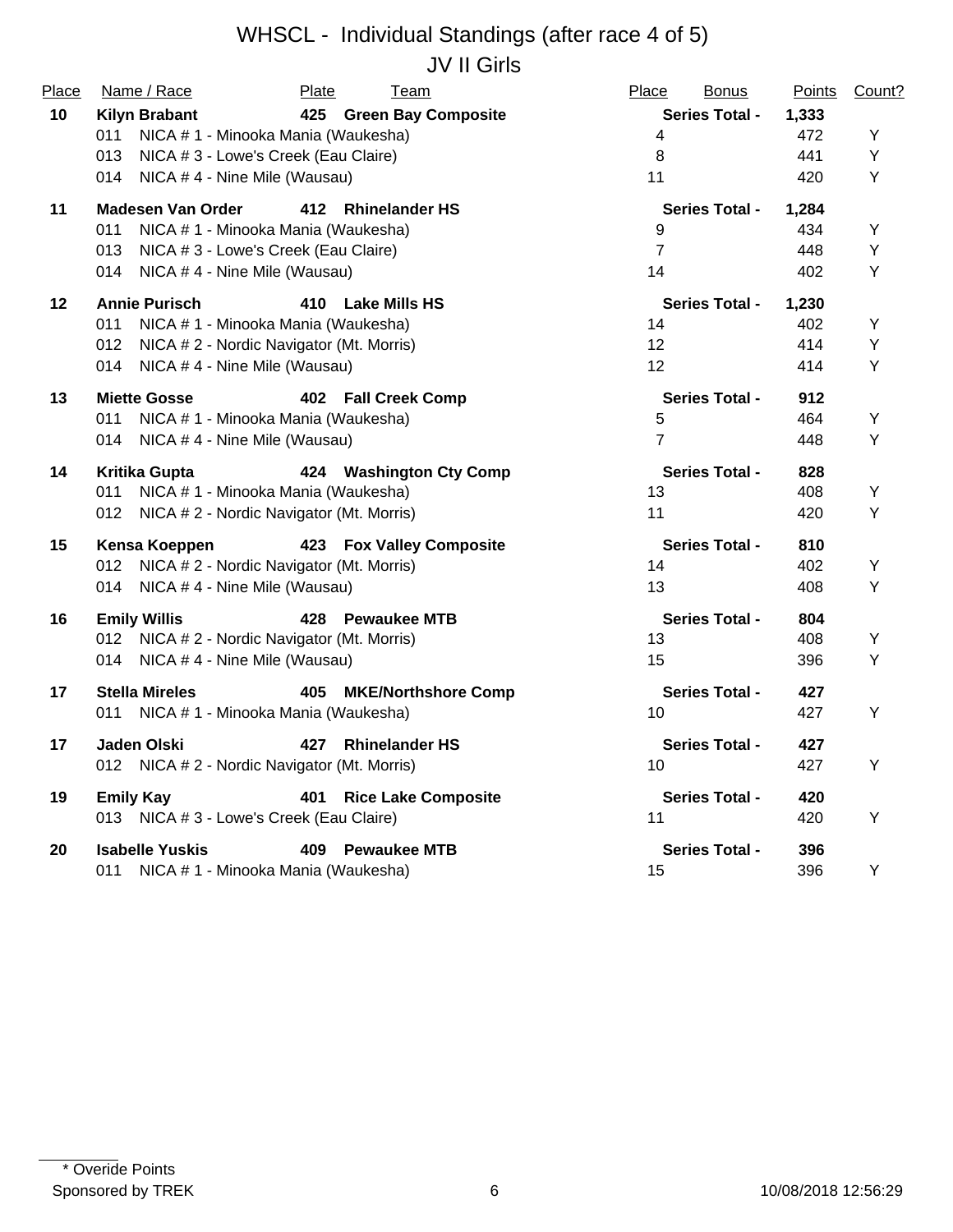#### WHSCL - Individual Standings (after race 4 of 5) Frosh Girls

| Place                   | Name / Race<br>Plate<br><u>Team</u>                      | Place<br><b>Bonus</b> | <b>Points</b> | Count? |
|-------------------------|----------------------------------------------------------|-----------------------|---------------|--------|
| $1$ $\blacksquare$      | 702 Rhinelander NW Comp<br><b>Megan Lester</b>           | <b>Series Total -</b> | 1,961         |        |
|                         | 011<br>NICA # 1 - Minooka Mania (Waukesha)               | $\overline{2}$        | 490           | Υ      |
|                         | 012<br>NICA # 2 - Nordic Navigator (Mt. Morris)          | 1                     | 500           | Y      |
|                         | 013<br>NICA # 3 - Lowe's Creek (Eau Claire)              | $\overline{2}$        | 490           | Υ      |
|                         | 014<br>NICA #4 - Nine Mile (Wausau)                      | 3                     | 481           | Y      |
| $\overline{2}$          | <b>Katie Kopp</b><br><b>Fall Creek Comp</b><br>701       | <b>Series Total -</b> | 1,944         |        |
|                         | NICA # 1 - Minooka Mania (Waukesha)<br>011               | 5                     | 464           | Υ      |
|                         | 012<br>NICA # 2 - Nordic Navigator (Mt. Morris)          | $\overline{2}$        | 490           | Y      |
|                         | NICA # 3 - Lowe's Creek (Eau Claire)<br>013              | 1                     | 500           | Υ      |
|                         | NICA #4 - Nine Mile (Wausau)<br>014                      | $\overline{2}$        | 490           | Υ      |
| 3                       | <b>Sylvie Panofsky</b><br>726<br><b>Madison East HS</b>  | <b>Series Total -</b> | 1,795         |        |
|                         | NICA # 1 - Minooka Mania (Waukesha)<br>011               | 10                    | 427           | Υ      |
|                         | 012<br>NICA #2 - Nordic Navigator (Mt. Morris)           | 6                     | 456           | Υ      |
|                         | 013<br>NICA # 3 - Lowe's Creek (Eau Claire)              | $\overline{7}$        | 448           | Y      |
|                         | NICA #4 - Nine Mile (Wausau)<br>014                      | 5                     | 464           | Y      |
| 4                       | <b>Samantha Brooks</b><br>711<br><b>Westosha Comp</b>    | <b>Series Total -</b> | 1,732         |        |
|                         | 011<br>NICA # 1 - Minooka Mania (Waukesha)               | 13                    | 408           | Y      |
|                         | 012<br>NICA # 2 - Nordic Navigator (Mt. Morris)          | 11                    | 420           | Υ      |
|                         | 013<br>NICA # 3 - Lowe's Creek (Eau Claire)              | 6                     | 456           | Υ      |
|                         | NICA #4 - Nine Mile (Wausau)<br>014                      | $\overline{7}$        | 448           | Υ      |
| 5                       | <b>Lily Blaszczak</b><br>724 Central WI Comp             | <b>Series Total -</b> | 1,725         |        |
|                         | NICA # 1 - Minooka Mania (Waukesha)<br>011               | 11                    | 420           | Υ      |
|                         | NICA # 2 - Nordic Navigator (Mt. Morris)<br>012          | 13                    | 408           | Υ      |
|                         | 013<br>NICA # 3 - Lowe's Creek (Eau Claire)              | 8                     | 441           | Υ      |
|                         | 014<br>NICA #4 - Nine Mile (Wausau)                      | 6                     | 456           | Y      |
| 6                       | <b>Helena Maki</b><br><b>Hayward HS</b><br>706           | <b>Series Total -</b> | 1,723         |        |
|                         | 011<br>NICA # 1 - Minooka Mania (Waukesha)               | 12                    | 414           | Υ      |
|                         | 012<br>NICA # 2 - Nordic Navigator (Mt. Morris)          | 9                     | 434           | Υ      |
|                         | 013<br>NICA # 3 - Lowe's Creek (Eau Claire)              | 9                     | 434           | Y      |
|                         | NICA # 4 - Nine Mile (Wausau)<br>014                     | 8                     | 441           | Υ      |
| $\overline{\mathbf{r}}$ | <b>Genevieve Dockry</b><br>717<br><b>Madison West HS</b> | <b>Series Total -</b> | 1,634         |        |
|                         | NICA # 1 - Minooka Mania (Waukesha)<br>011               | 17                    | 385           | Y      |
|                         | 012<br>NICA # 2 - Nordic Navigator (Mt. Morris)          | 14                    | 402           | Υ      |
|                         | 013<br>NICA # 3 - Lowe's Creek (Eau Claire)              | 10                    | 427           | Υ      |
|                         | 014<br>NICA #4 - Nine Mile (Wausau)                      | 11                    | 420           | Υ      |
| 8                       | <b>Greta Speckeen</b><br>722 La Crosse Logan HS          | <b>Series Total -</b> | 1,568         |        |
|                         | NICA # 1 - Minooka Mania (Waukesha)<br>011               | 18                    | 380           | Υ      |
|                         | 012<br>NICA # 2 - Nordic Navigator (Mt. Morris)          | 15                    | 396           | Y      |
|                         | 013<br>NICA # 3 - Lowe's Creek (Eau Claire)              | 15                    | 396           | Y      |
|                         | 014<br>NICA #4 - Nine Mile (Wausau)                      | 15                    | 396           | Y      |
| 9                       | <b>Mia Taggett</b><br><b>Lake Ctry Composite</b><br>734  | <b>Series Total -</b> | 1,557         |        |
|                         | 011<br>NICA # 1 - Minooka Mania (Waukesha)               | 19                    | 375           | Υ      |
|                         | NICA # 2 - Nordic Navigator (Mt. Morris)<br>012          | 16                    | 390           | Y      |
|                         | 013<br>NICA # 3 - Lowe's Creek (Eau Claire)              | 14                    | 402           | Y      |
|                         | NICA #4 - Nine Mile (Wausau)<br>014                      | 16                    | 390           | Υ      |
|                         |                                                          |                       |               |        |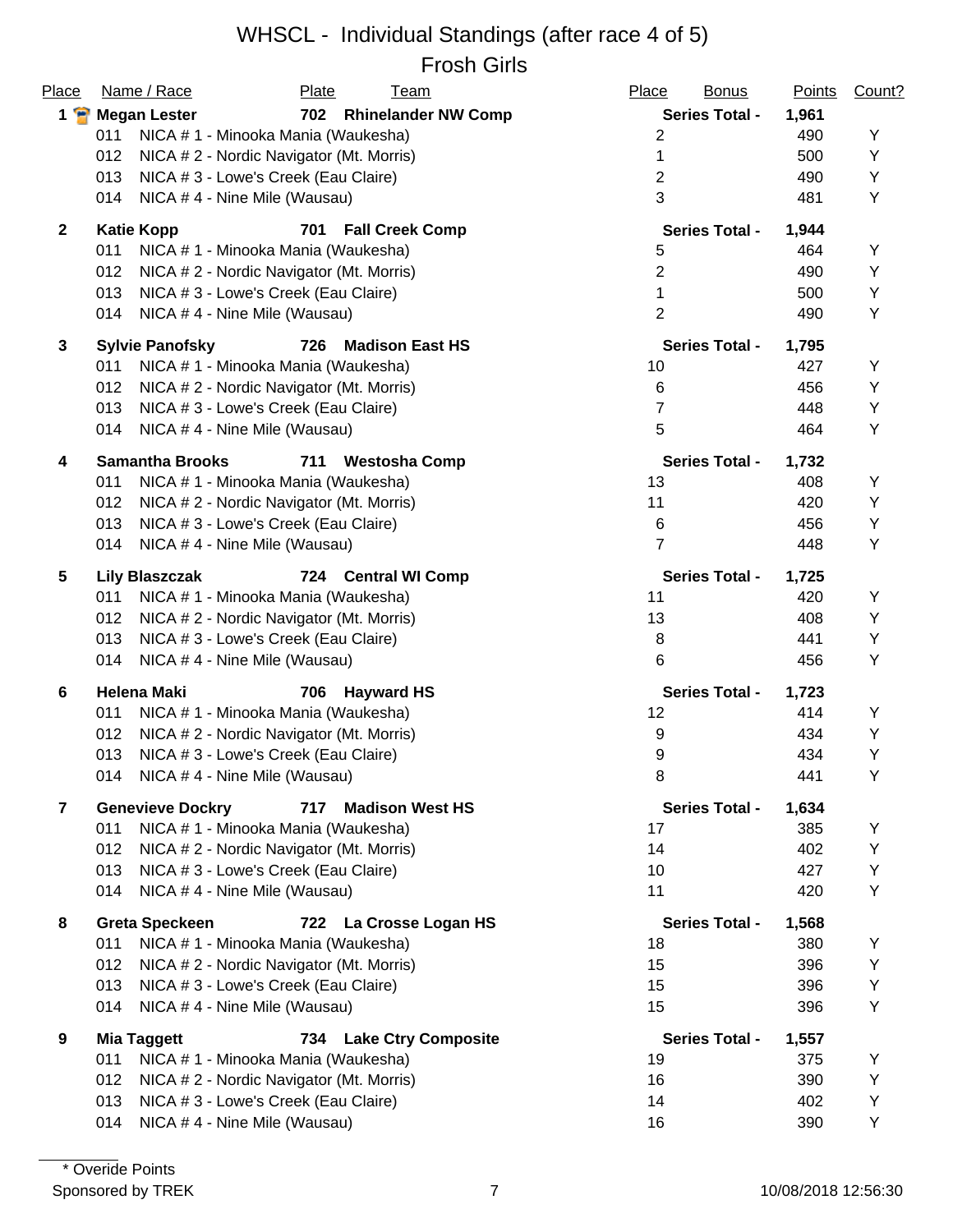# WHSCL - Individual Standings (after race 4 of 5)

Frosh Girls

| <u>Place</u> | Name / Race                                     | <b>Plate</b>             | <u>Team</u>                | <b>Place</b>    | <b>Bonus</b>          | <b>Points</b> | Count? |
|--------------|-------------------------------------------------|--------------------------|----------------------------|-----------------|-----------------------|---------------|--------|
| 10           | <b>Josie Andre</b>                              | 732                      | <b>Independent Racers</b>  |                 | <b>Series Total -</b> | 1,481         |        |
|              | 011<br>NICA # 1 - Minooka Mania (Waukesha)      |                          |                            |                 |                       | 500           | Y      |
|              | NICA # 2 - Nordic Navigator (Mt. Morris)<br>012 |                          |                            | 3               |                       | 481           | Y      |
|              | 014<br>NICA #4 - Nine Mile (Wausau)             |                          |                            | 1               |                       | 500           | Υ      |
| 11           | <b>Lauren Maki</b>                              | 715<br><b>Marshfield</b> |                            |                 | <b>Series Total -</b> | 1,425         |        |
|              | 011<br>NICA # 1 - Minooka Mania (Waukesha)      |                          |                            | 4               |                       | 472           | Y      |
|              | 013<br>NICA # 3 - Lowe's Creek (Eau Claire)     |                          |                            | 3               |                       | 481           | Y      |
|              | 014<br>NICA #4 - Nine Mile (Wausau)             |                          |                            | 4               |                       | 472           | Υ      |
| 11           | <b>Sage Flory</b>                               | 716                      | <b>Rhinelander HS</b>      |                 | <b>Series Total -</b> | 1,425         |        |
|              | 011<br>NICA # 1 - Minooka Mania (Waukesha)      |                          |                            | 3               |                       | 481           | Y      |
|              | 012<br>NICA # 2 - Nordic Navigator (Mt. Morris) |                          |                            | $\overline{4}$  |                       | 472           | Υ      |
|              | 013<br>NICA # 3 - Lowe's Creek (Eau Claire)     |                          |                            | 4               |                       | 472           | Y      |
| 13           | <b>Emma Kinnamon</b>                            | 703                      | <b>Sauk Prairie HS</b>     |                 | <b>Series Total -</b> | 1,339         |        |
|              | NICA # 1 - Minooka Mania (Waukesha)<br>011      |                          |                            | $\overline{7}$  |                       | 448           | Y      |
|              | 012<br>NICA # 2 - Nordic Navigator (Mt. Morris) |                          |                            | 10              |                       | 427           | Υ      |
|              | 013<br>NICA # 3 - Lowe's Creek (Eau Claire)     |                          |                            | 5               |                       | 464           | Υ      |
| 14           | <b>Gracelyn Smith</b>                           | 714 Lake Mills HS        |                            |                 | <b>Series Total -</b> | 1,322         |        |
|              | NICA # 1 - Minooka Mania (Waukesha)<br>011      |                          |                            | 6               |                       | 456           | Υ      |
|              | 012<br>NICA # 2 - Nordic Navigator (Mt. Morris) |                          |                            | 5               |                       | 464           | Υ      |
|              | 014<br>NICA #4 - Nine Mile (Wausau)             |                          |                            | 14              |                       | 402           | Υ      |
| 15           | <b>Juliette Kimmes</b>                          | 705                      | <b>Marquette Senior HS</b> |                 | <b>Series Total -</b> | 1,296         |        |
|              | NICA # 1 - Minooka Mania (Waukesha)<br>011      |                          |                            | 9               |                       | 434           | Υ      |
|              | 012<br>NICA # 2 - Nordic Navigator (Mt. Morris) |                          |                            | $\overline{7}$  |                       | 448           | Υ      |
|              | 014<br>NICA #4 - Nine Mile (Wausau)             |                          |                            | 12              |                       | 414           | Υ      |
| 16           | <b>Erin Hong</b>                                |                          | 723 Ozaukee Composite      |                 | <b>Series Total -</b> | 1,237         |        |
|              | NICA # 1 - Minooka Mania (Waukesha)<br>011      |                          |                            | 15              |                       | 396           | Y      |
|              | 012<br>NICA # 2 - Nordic Navigator (Mt. Morris) |                          |                            | 12 <sub>2</sub> |                       | 414           | Υ      |
|              | NICA #4 - Nine Mile (Wausau)<br>014             |                          |                            | 10              |                       | 427           | Υ      |
| 17           | <b>Opal McAlvanah</b>                           |                          | 721 Madison West HS        |                 | <b>Series Total -</b> | 1,206         |        |
|              | NICA # 1 - Minooka Mania (Waukesha)<br>011      |                          |                            | 16              |                       | 390           | Υ      |
|              | 013<br>NICA # 3 - Lowe's Creek (Eau Claire)     |                          |                            | 13              |                       | 408           | Y      |
|              | NICA #4 - Nine Mile (Wausau)<br>014             |                          |                            | 13              |                       | 408           | Y      |
| 18           | Anna Wood                                       | 719                      | <b>Rhinelander HS</b>      |                 | <b>Series Total -</b> | 1,164         |        |
|              | 011<br>NICA # 1 - Minooka Mania (Waukesha)      |                          |                            | 21              |                       | 365           | Y      |
|              | NICA #3 - Lowe's Creek (Eau Claire)<br>013      |                          |                            | 12              |                       | 414           | Y      |
|              | 014<br>NICA #4 - Nine Mile (Wausau)             |                          |                            | 17              |                       | 385           | Υ      |
| 19           | <b>Jasmine Shepherd</b>                         |                          | 712 Sauk Prairie Comp      |                 | <b>Series Total -</b> | 1,125         |        |
|              | 011<br>NICA # 1 - Minooka Mania (Waukesha)      |                          |                            | 22              |                       | 360           | Y      |
|              | NICA # 2 - Nordic Navigator (Mt. Morris)<br>012 |                          |                            | 17              |                       | 385           | Υ      |
|              | 014<br>NICA #4 - Nine Mile (Wausau)             |                          |                            | 18              |                       | 380           | Υ      |
| 20           | <b>Caitlyn Uimari</b>                           | 704                      | <b>Marquette Senior HS</b> |                 | <b>Series Total -</b> | 882           |        |
|              | NICA # 1 - Minooka Mania (Waukesha)<br>011      |                          |                            | 8               |                       | 441           | Υ      |
|              | NICA # 2 - Nordic Navigator (Mt. Morris)<br>012 |                          |                            | 8               |                       | 441           | Υ      |
|              |                                                 |                          |                            |                 |                       |               |        |